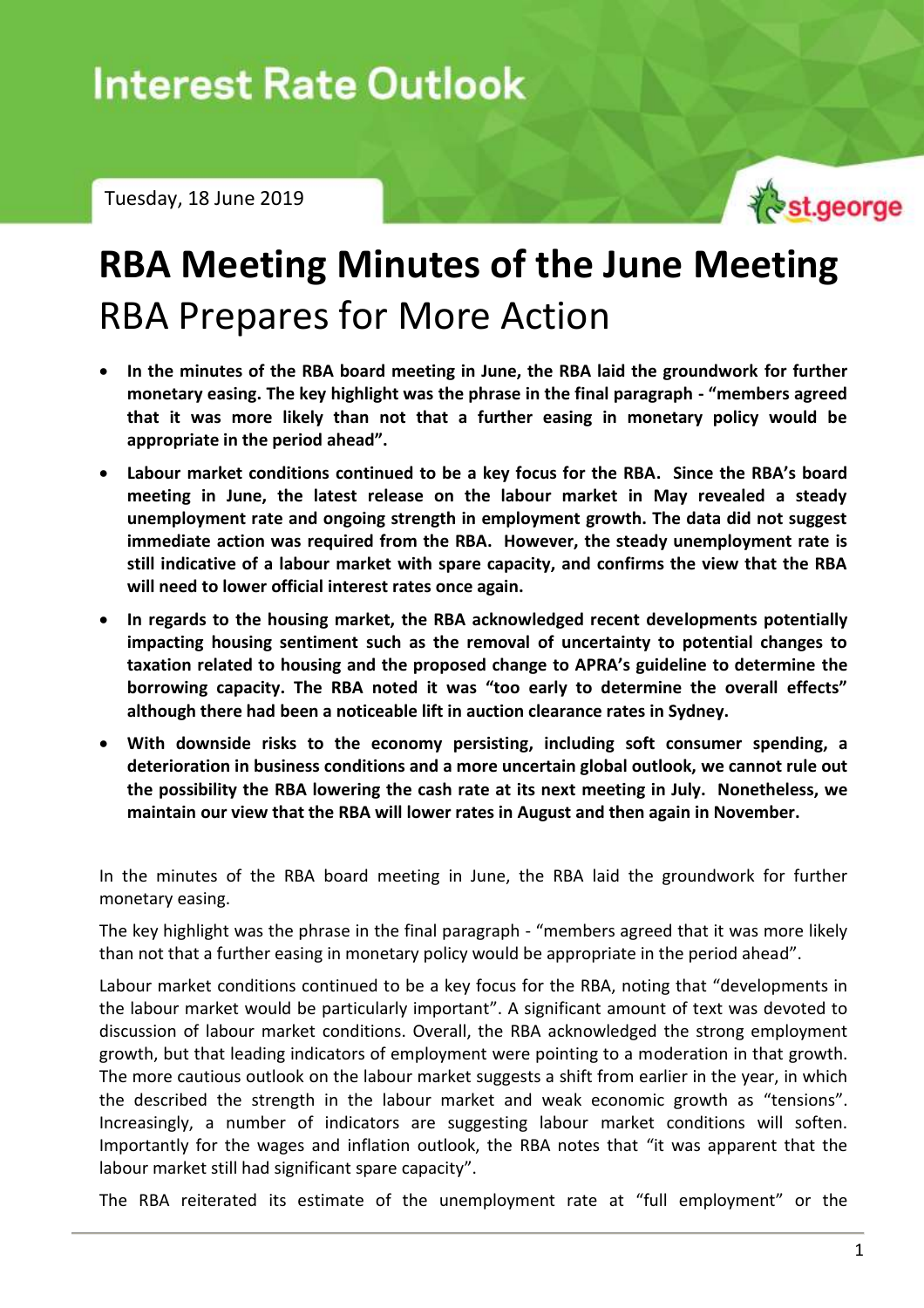unemployment rate which was consistent with stable inflation to be at 4.5%. Given that the unemployment rate currently sits at 5.2%, along with rising underemployment, it would suggest that there is plenty of room for the labour market to improve before it generates a meaningful pickup in wages and inflation.

In regards to the housing market, the RBA acknowledged recent developments potentially impacting housing sentiment such as the removal of uncertainty to potential changes to taxation related to housing and the proposed change to APRA's guideline to determine the borrowing capacity. The RBA noted it was "too early to determine the overall effects" although there had been a noticeable lift in auction clearance rates in Sydney.

On the global economy, the RBA was decidedly more cautious, particularly given the escalation in trade tensions.

### **Implications for Interest Rates**

The RBA has indicated that a further decline in the cash rate was likely.

Since the RBA's board meeting in June, the latest release on the labour market in May revealed a steady unemployment rate and ongoing strength in employment growth. The data did not suggest immediate action was required to reduce the cash rate. However, the steady unemployment rate is still indicative of a labour market with spare capacity, and confirms the view that the RBA will need to lower official interest rates once again.

Today, the RBA reiterated that lower interest rates had an impact in supporting the economy, through "a lower value of the exchange rate, reduced borrowing rates for businesses, and lower required interest payments on borrowing by households, freeing up cash for other expenditure". Nonetheless, the RBA called out for other measures to support growth, stating that "lower interest rates were not the only policy option available to assist in lowering the rate of unemployment, consistent with the medium-term inflation target".

With downside risks to the economy persisting, including soft consumer spending, a deterioration in business conditions and a more uncertain global outlook, we cannot rule out the possibility the RBA lowering the cash rate at its next meeting in July. Nonetheless, we maintain our view that the RBA will lower rates in August and then again in November.

> **Janu Chan, Senior Economist** Ph: 02-8253-0898